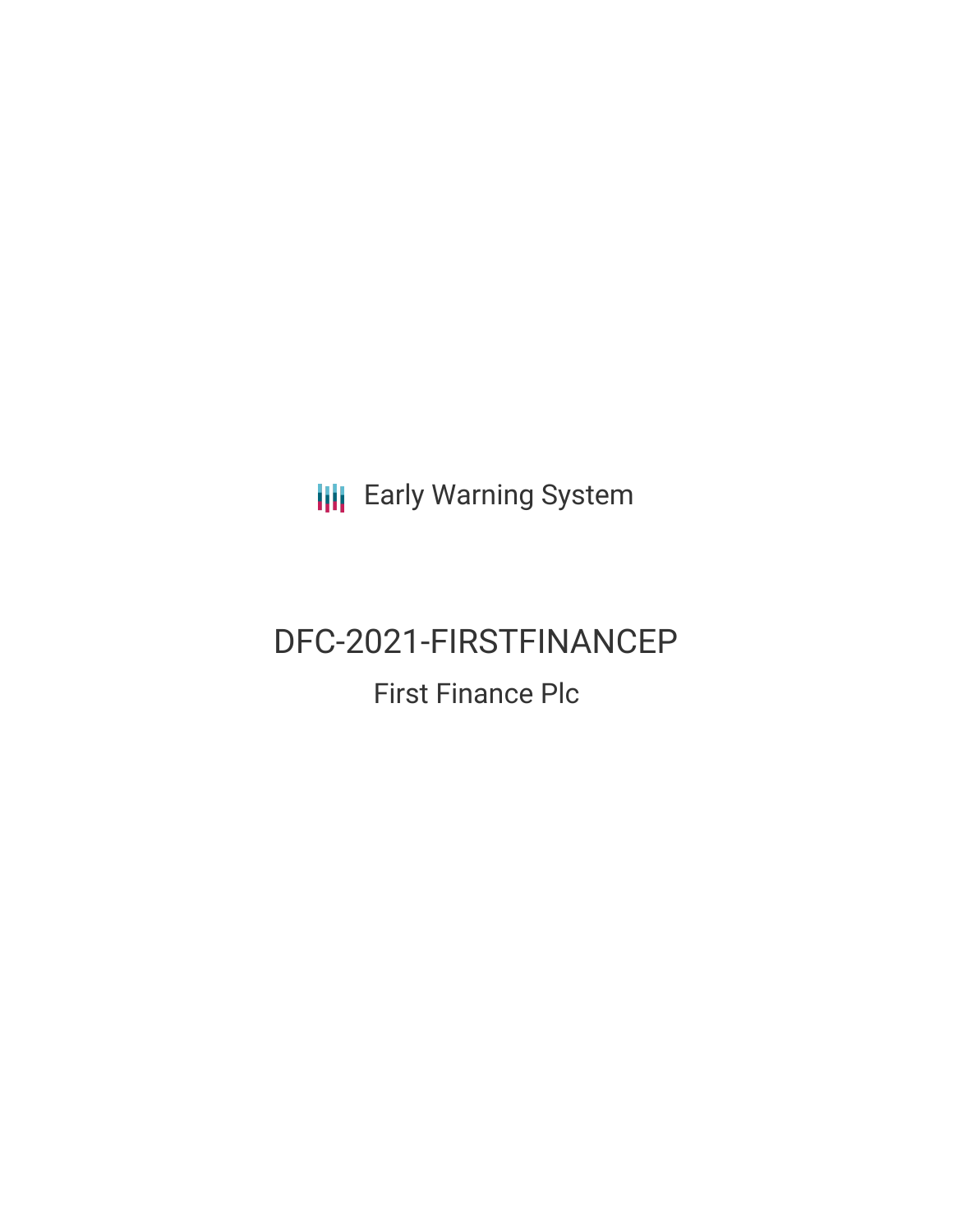

# **Quick Facts**

| <b>Countries</b>               | Cambodia                                               |  |  |  |  |
|--------------------------------|--------------------------------------------------------|--|--|--|--|
| <b>Financial Institutions</b>  | US International Development Finance Corporation (DFC) |  |  |  |  |
| <b>Status</b>                  | Proposed                                               |  |  |  |  |
| <b>Bank Risk Rating</b>        | U                                                      |  |  |  |  |
| <b>Borrower</b>                | <b>First Finance Plc</b>                               |  |  |  |  |
| <b>Sectors</b>                 | Construction, Finance                                  |  |  |  |  |
| <b>Investment Type(s)</b>      | Loan                                                   |  |  |  |  |
| <b>Investment Amount (USD)</b> | $$5.00$ million                                        |  |  |  |  |
| <b>Loan Amount (USD)</b>       | \$5.00 million                                         |  |  |  |  |
| <b>Project Cost (USD)</b>      | $$6.25$ million                                        |  |  |  |  |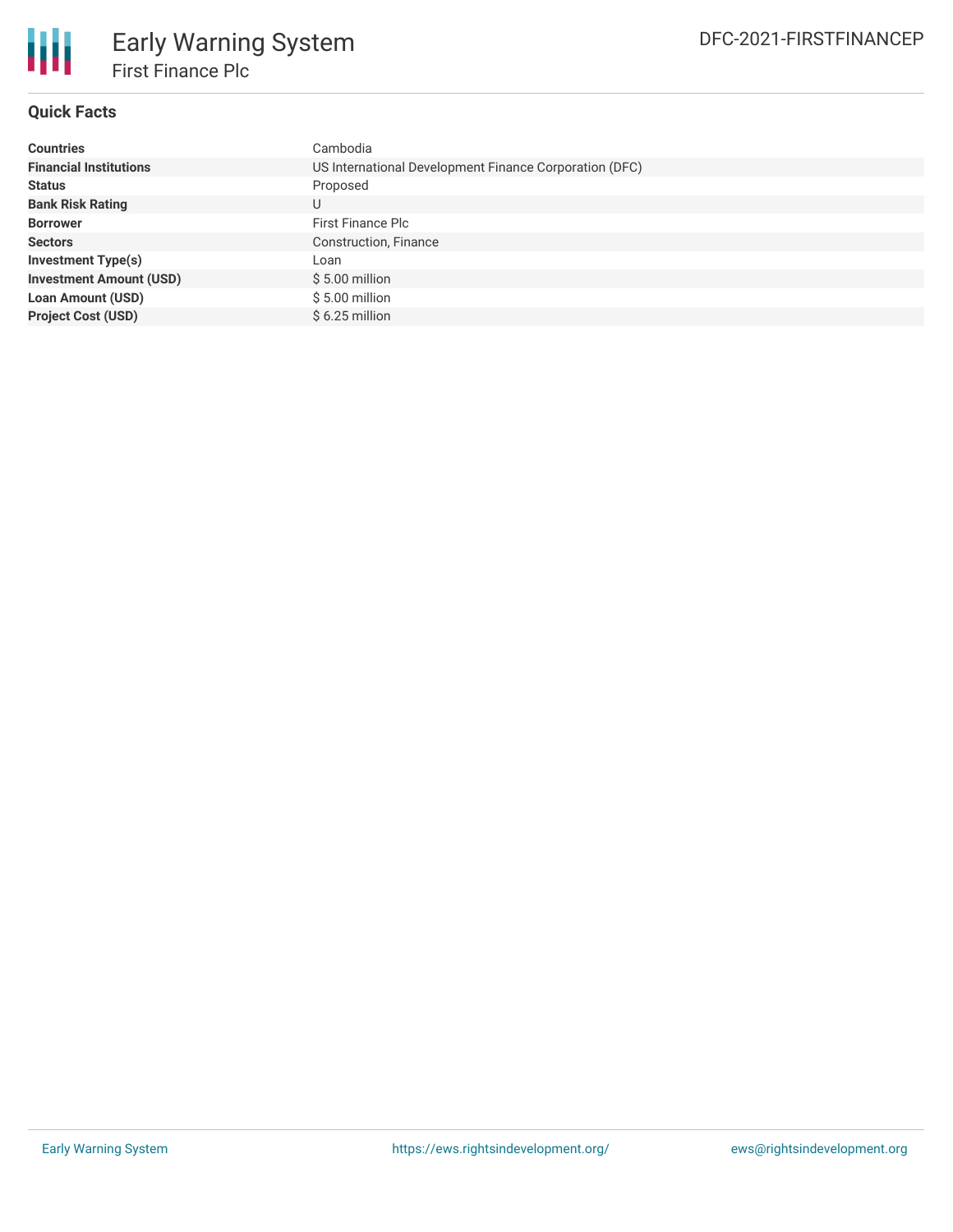

## **Project Description**

According to the project's document, "The Project is expected to have a highly development impact through the provision of uncommon financial products in Cambodia, a lower-middle income country. The Borrower focuses on providing long-term home and home improvement loans, and medium -term home equity loans to underserved low- and middle-income Cambodian households with limited to no access to formal housing. Cambodia is experiencing a large internal migration of the rural population to urban areas. This has created a strain on urban areas, especially in Phnom P enh, to accommodate the growing population with adequate and modern housing stock. The most recent estimates for the country have 46% of Cambodians in urban areas living in slums. The Project will provide financing to construct new or improve existing homes to an anticipated 12,500 clients over its life cycle, of which 60% are expected to be women."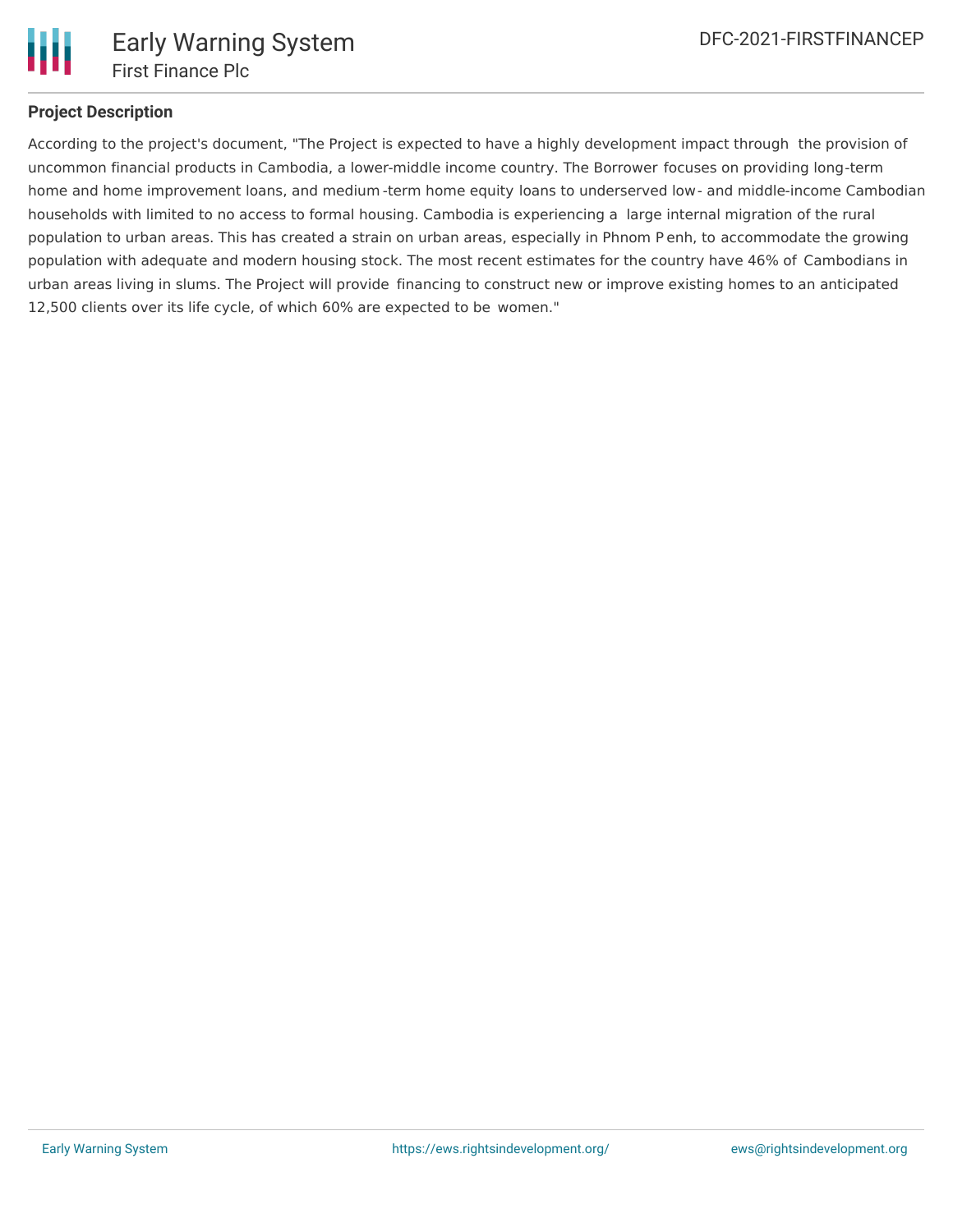

## **Investment Description**

US International Development Finance Corporation (DFC)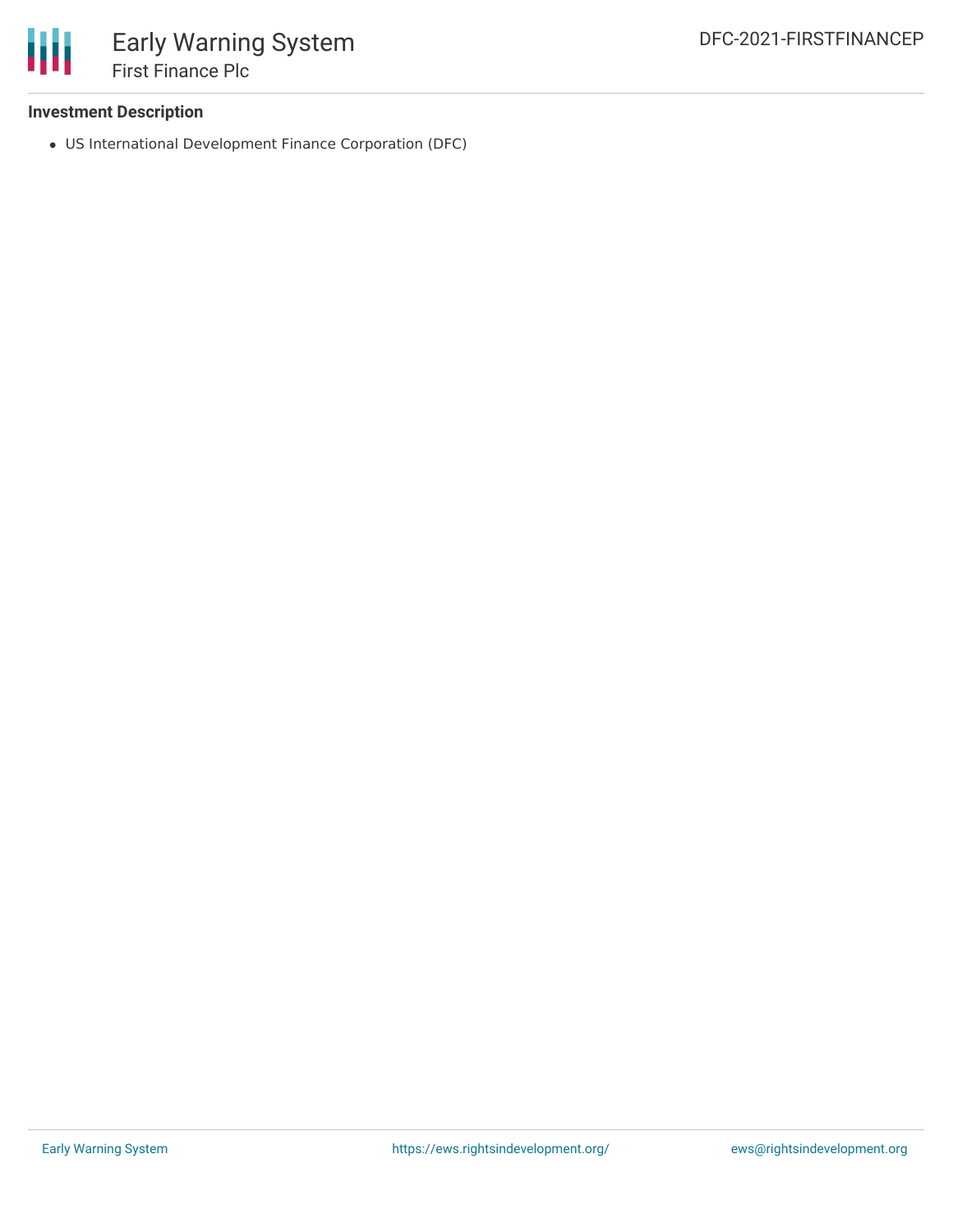

| <b>Private Actor 1</b> | <b>Private Actor</b><br>Role | <b>Private Actor</b><br>l Sector | <b>Relation</b>          | <b>Private Actor 2</b> | <b>Private Actor</b><br>2 Role | <b>Private Actor</b><br>2 Sector |
|------------------------|------------------------------|----------------------------------|--------------------------|------------------------|--------------------------------|----------------------------------|
| $\sim$                 | $\overline{\phantom{a}}$     | $\overline{\phantom{0}}$         | $\overline{\phantom{a}}$ | First Finance Plc      | Client                         | . .                              |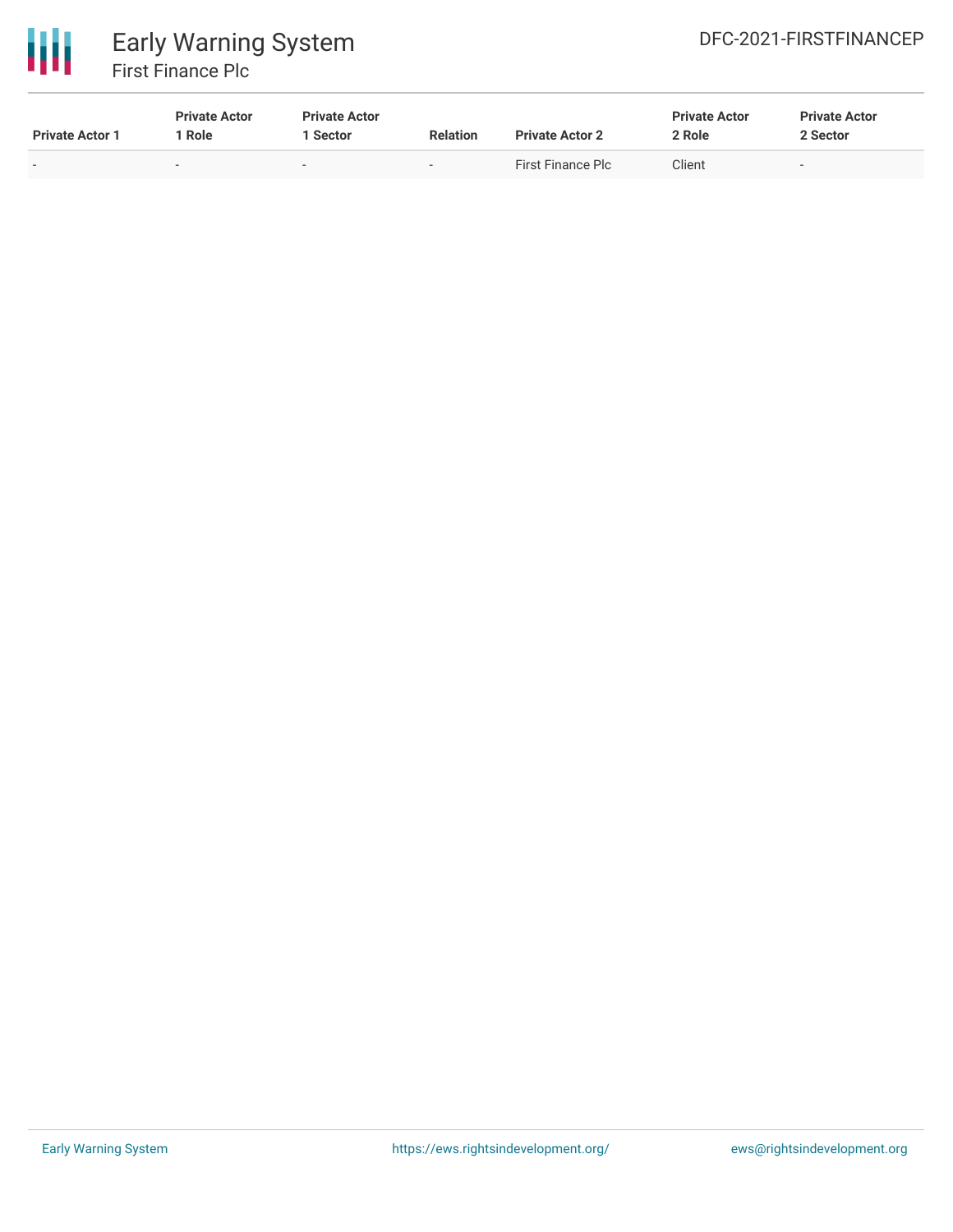

#### **Contact Information**

No contact information provided at time of disclosure.

#### ACCESS TO INFORMATION

Unlike many other development finance institutions, DFC does not currently have an access to information policy.

Under the United States Freedom of Information Act (FOIA), DFC is obliged to respond to reasonably formulated requests for Agency records. However, DFC may apply exemptions from release to certain types of information and may charge fees in responding to requests. DFC has a designated FOIA officer who is trained in how to respond to requests and implement the law. You can learn more about filing a FOIA request at: https://www.dfc.gov/foia

ACCOUNTABILITY MECHANISM OF THE UNITED STATES INTERNATIONAL DEVELOPMENT FINANCE CORPORATION (DFC)

The Office of Accountability is an independent office that addresses complaints about environmental or social issues related to DFC-supported projects. The office provides communities an opportunity to have concerns independently reviewed and addressed. If you submit a complaint to the Office of Accountability, it may assist you by either seeking to address your problems by facilitating a problem solving dialogue between you and those implementing the project and/or investigating whether the DFC complied with its policies to prevent environmental, social, human rights, and labor harms.

You can find more information about the Office of Accountability at: https://www.dfc.gov/who-we-are/office-accountability